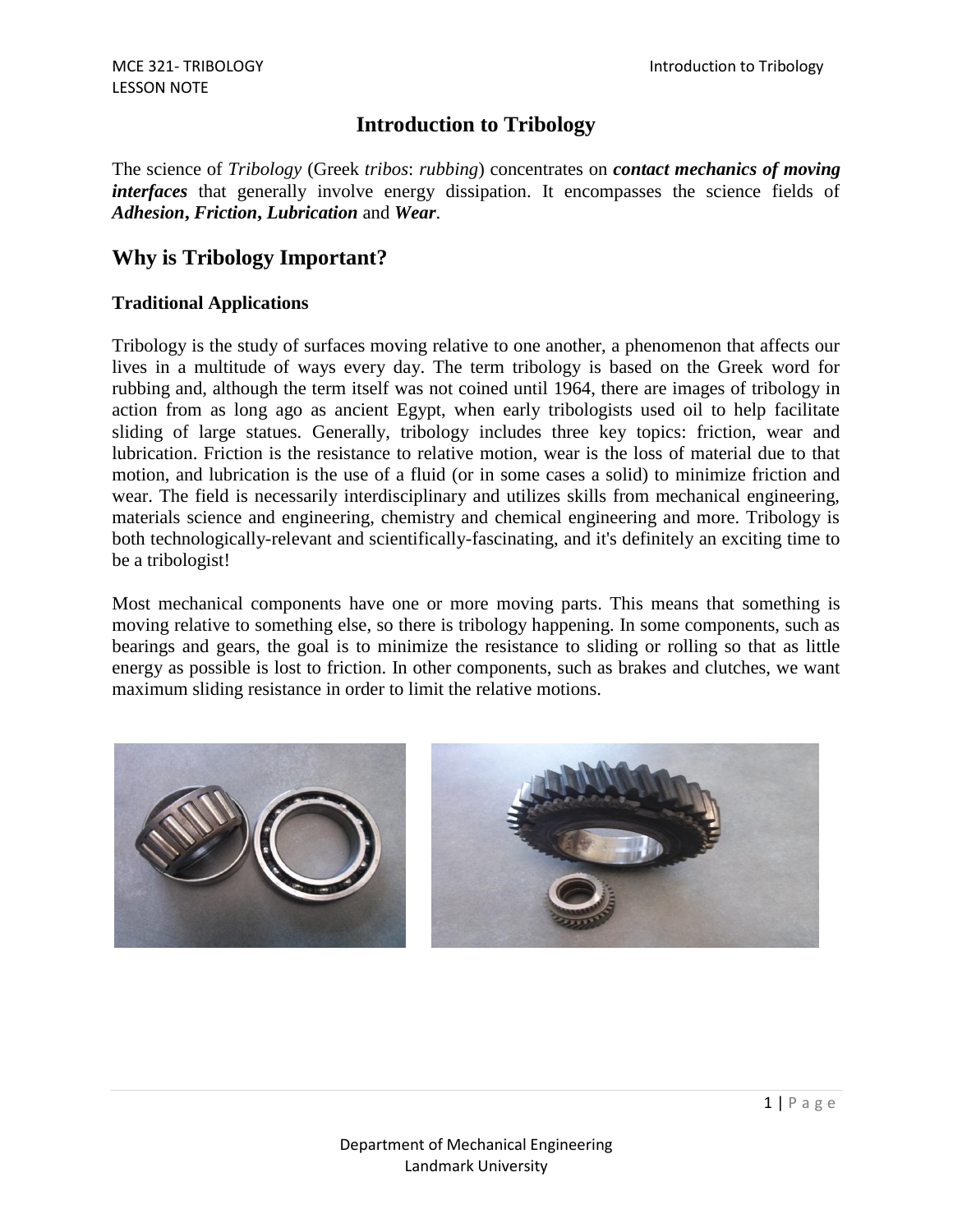

There are also many manufacturing processes that rely on tribology, such as rolling, turning, stamping, grinding and polishing. Further, most transportation methods depend on tribology, not only within the mechanical components that drive them, but also at the contact between the wheels and the surfaces on which they slide or roll. There are also examples of tribology in construction and exploration equipment such as excavators, oil rigs, mine slurry pumps and tunnel digging drills. The processes of friction and wear, and the use of lubricants to control friction and wear are ubiquitous in a variety of industries.



#### **Everyday Examples of Tribology**

In addition to the more traditional applications of tribology, there are many more devices and other products that we use regularly whose functions rely on tribology. They include products and processes that arise in healthcare, sports, nature and more. In some cases we want to maximum the friction (such as on the soles of our shoes) and in others we want to minimize friction (such as on the bottom of a bobsled).

There are many examples of tribology and tribology-enabled function in the world of sports. For example, the bottoms of athletic shoes are fine-tuned to provide just the right amount of resistance to sliding for a given sport. Also, footballs and balls for other sports have to be designed to be grip-able, but not too sticky. There are many examples in sports equipment where tribology can be the difference between winning or not. Common examples in winter sports include snow skis, bobsleds and curling stones.

There are also many natural processes where tribology is relevant. Some of these processes occur on very large length scales. For example, earthquakes occur when friction builds up over time until the earth cannot withstand the force and there is a shift, and erosion due to water or wind is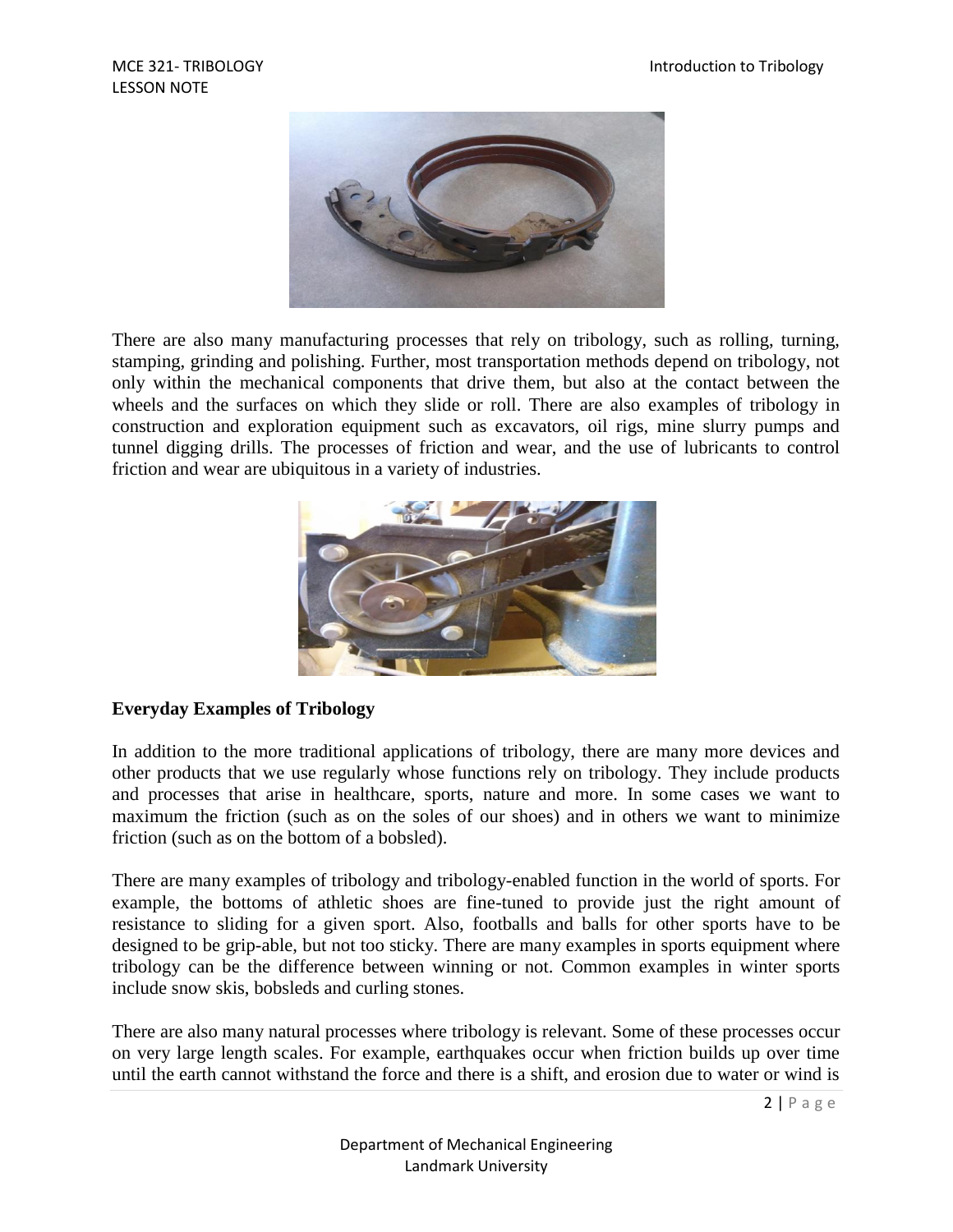the process of the earth wearing away over time. Other tribological phenomena occur on much smaller scales. For example, the feet of geckos have evolved to enable them to preferentially stick to surfaces (or not) so that they can effectively walk on walls. Also, scales on snakes provide the specialized contact with the ground that they need to move along both quickly and quietly. Nature has found many innovative solutions to tribological challenges.

Lastly, there are many other examples of tribology in fields as varied as music - for example drawing a bow across violin strings to play notes - and cosmetics - where significant resources are invested to make skin or hair products that have the right feel. Pretty much everywhere we turn there is another example of tribology!

# **Role of Tribology in Energy Efficiency**

Tribology is particularly important in today's world because so much energy is lost to friction in mechanical components. To use less energy, we need to minimize the amount that is wasted. Significant energy is lost due to friction in sliding interfaces. Therefore, finding ways to minimize friction and wear through new technologies in tribology is critical to a greener and more sustainable world.

Global energy consumption is expected to grow in upcoming years, straining both resources and the environment. At the same time, a huge amount of energy is lost to friction: for example, seven quads of energy are wasted annually due to friction in passenger cars globally. Further waste occurs due to wear of contacting materials, as the energy required to replace parts is substantial, and the economic, environmental, and safety costs of wear-induced failures can be extensive. Moreover, many of the challenges facing new energy-efficient technologies - such as wind turbines - are tribological in nature. Therefore, tribology is critically important to addressing some of the world's key issues related to energy efficiency and the economic and societal implications of energy usage.

# **Friction**

Friction is, by definition, the resistance to motion. The magnitude of this resistance is a function of the materials, geometries and surface features of the bodies in contact, as well as the operating conditions and environment. It is often desirable to minimize friction to order to maximize the efficiency of a component or process. Generally speaking, friction increases with load and surface roughness and can be decreased by the use of a lubricant.

Friction is the tangential resistance to motion between two contacting solid bodies. In 1699, Amontons proposed two "laws" of friction: (1) friction force is independent of nominal (or apparent) contact area between the two bodies, and (2) friction force is directly proportional to the surface-normal component of load. The second of these two laws gives us the equation  $F = \mu$ W, where F is the friction force, W is the load and μ is the friction coefficient. To understand this relationship, consider the inclined plane experiment shown in the figure on the left below. As the plane is gradually tilted up and the incline angle  $\Theta$  is increased, the component of the force due to the weight of the block in the direction of sliding increases. The friction coefficient, which is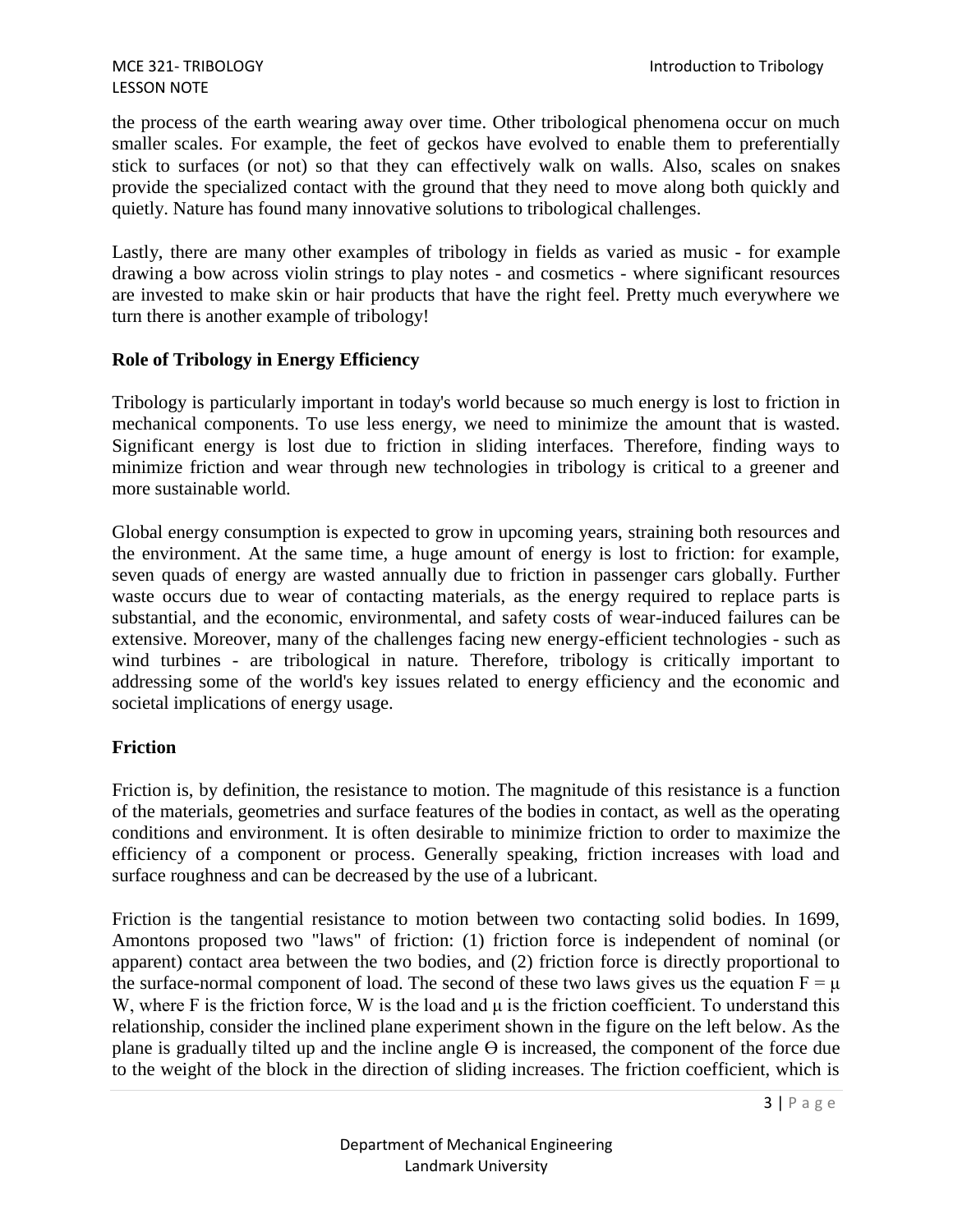the ratio of the friction force F to the normal force W, is simply equal to tan ϴ. Also, the magnitude of the friction before sliding begins is always greater than that during sliding. This difference is illustrated in the figure on the right below, where the pre-sliding friction is called the static friction and the friction after sliding begins is called the kinetic friction.

In reality, friction is not just a function of load and angle, but is also a complex function of the material and surface properties of the two contacting bodies. Friction is measured using an instrument called a tribometer, where the lateral force (friction) and normal force (load) are measured while one body moves relative to another. Most tribometers measure friction either during reciprocating or unidirectional motion. As illustrated in the figure below, reciprocating motion occurs when one body is slide back and forth over another and unidirectional motion occurs when one body travels through a circular path on the other.



Rotating/Unidirectional



Reciprocating



#### **Wear**

Wear is the loss of materials, usually due to sliding. Typically wear is undesirable as it can lead to increased friction and ultimately to component failure. Like friction, wear is typically minimized by using a lubricant to separate the two bodies so that they do not directly touch one another.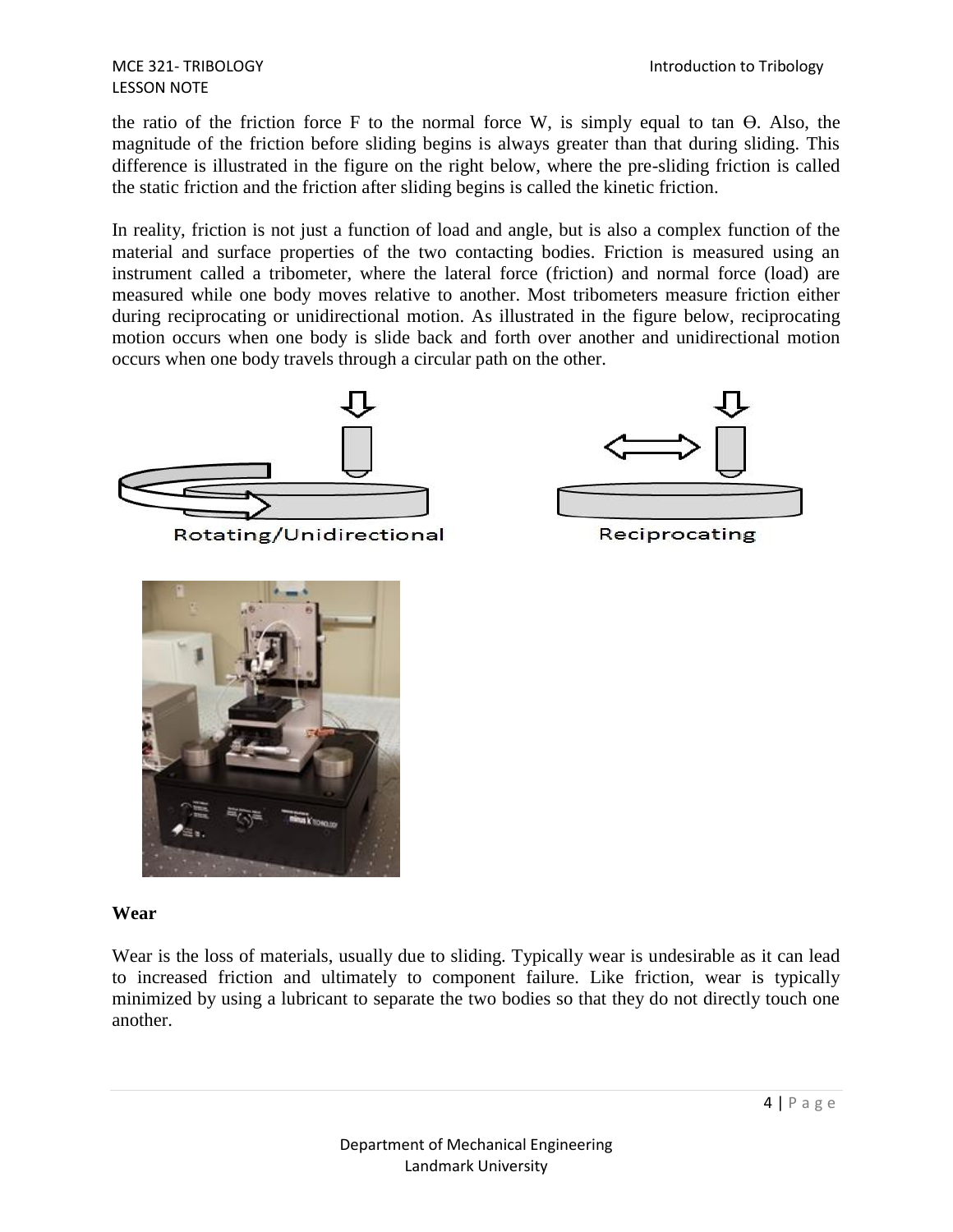The two most common types of wear are abrasive, in which a harder material removes material from a softer one, and adhesive, in which two bodies adhere to one another locally, so that material is transferred from one to the other. These two wear modes are illustrated below. In adhesive wear, the two sliding surfaces, or features on those surfaces, called asperties, temporarily form junctions between the two materials. Then, as sliding continues, those junctions have to be broken. If a junction is weak enough, shear will occur at the original interface between the two bodies and there will be negligible wear. However, if a junction is stronger than one of the two materials, then shear may occur within the material, resulting in adhesive wear. Abrasive wear occurs when a harder material ploughs into a softer surface, removing material from it. This mode of wear tends to be more severe than adhesive wear in most cases. In abrasive wear, if ploughing is done by an asperity on the harder material, the process is called two-body wear; if ploughing occurs through contact with a wear particle or debris, then the process is called three-body wear.



The amount of wear can be measured in several different ways, most of which involve measurement of either mass change or the size of a worn region. The latter is more common since it can be applied for any case where there is a worn region (wear scar) that is large enough to measure. Wear scar size can be measured using an optical image, such as that shown below, or using profilometry. In the case of an optical image, parameters such as the wear depth or wear volume must be calculated using a measured wear scar dimension and the known geometry of the contacting body. A profilometer can give a direct measurement of both the in-plane dimensions and depth of the wear scar. Wear can be reported simply as a volume or as one of the in-plane dimensions of the wear scar, such as the wear depth shown in the example below. In this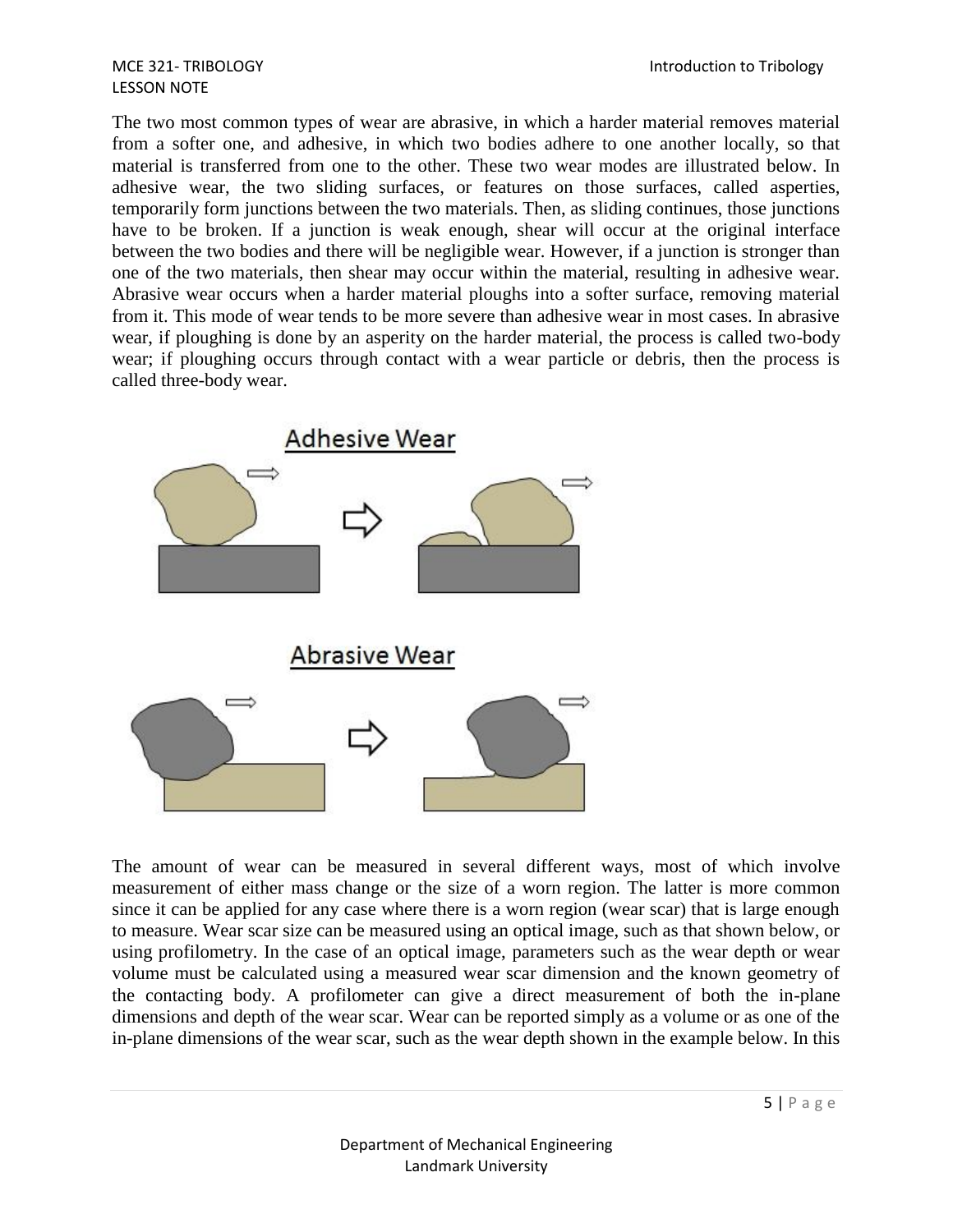# LESSON NOTE

example, the wear increases with number of cycles, as expected, and one of the samples exhibits more wear resistance than the other.



Wear is typically quantified using what is called a wear rate, which is how fast material is removed from the surface. Although several different units for wear rate are acceptable, a common unit is volume, V, per distance, d. In this form, the wear rate  $(V/d)$  can be described by Archard's wear law:  $V/d = K W / H$ , where W is the load, H is material hardness and K is a material-specific wear coefficient. This expression states that, as expected, there will be more wear at higher loads and on softer materials. To facilitate comparison between tests performed at different loads, the wear rate is often normalized by the load such that wear is reported in units of volume per distance per load. The other term in Archard's wear law is the wear coefficient. There is much discussion about this coefficient since its value varies by orders of magnitude and is highly dependent on materials, surface features as well as operating and environment conditions. However, generally speaking, the trends predicted by the simple Archard wear equation have been found to describe experimental observations well in many cases.

In addition to adhesion and abrasion, another common wear mode in mechanical components is surface fatigue. Fatigue is, as the name implies, a process that occurs after many sliding cycles. It is common in components that have rolling elements where subsurface stresses lead to cracks within the material. These cracks grow towards the surface over time, eventually resulting in worn material, a process known as pitting. Other modes of wear that can occur in some components and under some conditions are impact by erosion or percussion, chemical wear (such as corrosion), and electrical-arc-induced wear.

# **Lubricants and Lubrication**

Lubricants are primarily used to separate two sliding surfaces to minimize friction and wear. They also perform other functions, such as carrying heat and contaminants away from the interface. Lubricants are often liquids, typically consisting of oil and added chemicals, called additives, which help the oils better perform specific functions. However, there are some applications where lubricants can be gases or even solids. The basic premise of liquid lubrication is that, although there is resistance to shear within the fluid due to its viscosity, that viscous resistance is much smaller than the frictional resistance during dry sliding. The performance of a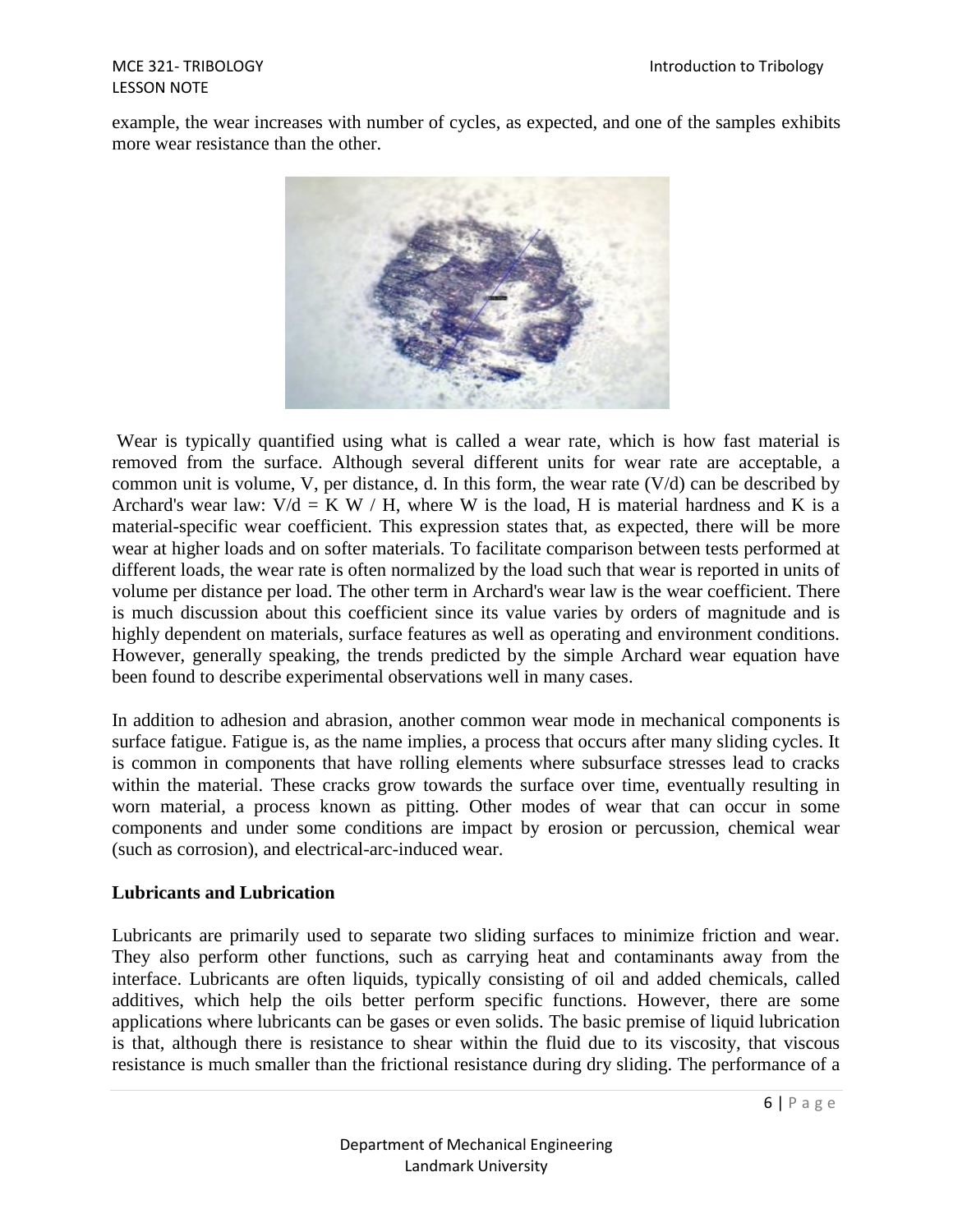lubricated contact is therefore largely determined by viscosity. Viscosity is a fluid's resistance to flow and is the ratio of shear stress to shear strain rate. A fluid in which viscosity is a constant, i.e. there is a linear relationship between stress and strain rate, is called Newtonian. However, in reality, many lubricants experience changes in viscosity due to temperature, pressure and shear rate during operating, and so behave as non-Newtonian fluids under some conditions. Controlling these variations is important because viscosity plays a key role in determining lubricant film thickness. A very small viscosity will result in a film that is too thin to prevent surface asperities from coming into contact, while a very large viscosity will result in sufficient surface separation, but may also lead to unacceptably high viscous friction. In general, we want to use the least viscous fluid that results in complete surface separation. Viscosity is measured using an instrument called a rheometer as shown below.



Although the friction in lubricated interfaces is typically less than that without a lubricant, there is still friction, and the magnitude of that friction depends on the fluid viscosity and operating conditions. The effects of relative speed, load and viscosity on friction are described by the Stribeck curve. This curve identifies three key lubrication regimes: boundary, mixed and full film. At low speed, low viscosity, or high load, the fluid cannot support the load and there is direct surface-surface contact. This is called boundary lubrication, where only lubricant molecules adsorbed on the surface provide any friction reduction, and the friction is relatively high under any conditions. At high speed, high viscosity, or low load, the fluid completely separates the two surfaces. This is called the full film or hydrodynamic lubrication regime. In this regime, friction increases with speed, viscosity and the inverse of load because those conditions result in more viscous resistance to shear. Between boundary and full film lubrication, there is a regime called mixed lubrication where some parts of the interface are separated by fluid and others are not. Various components operate in one or more of the lubrication regimes during operation.

Lubricants are formulated to meet the demands of a wide variety of applications. Formulations begin with one or more mineral or synthetic base oils. Base oils can be derived from several sources, including crude oil, natural gas, and plants or animals, where the source of the base oil will determine many of the formulated fluid's final properties. Most base oils are fortified with chemical additives to enable optimum performance. Additives may be dissolved or suspended in the fluid and typically comprise between 0.1 and 30 percent of the total oil volume. There are additives to perform a variety of functions, including minimizing the variation of viscosity with operating conditions, minimizing boundary friction, increasing chemical stability, and controlling contamination.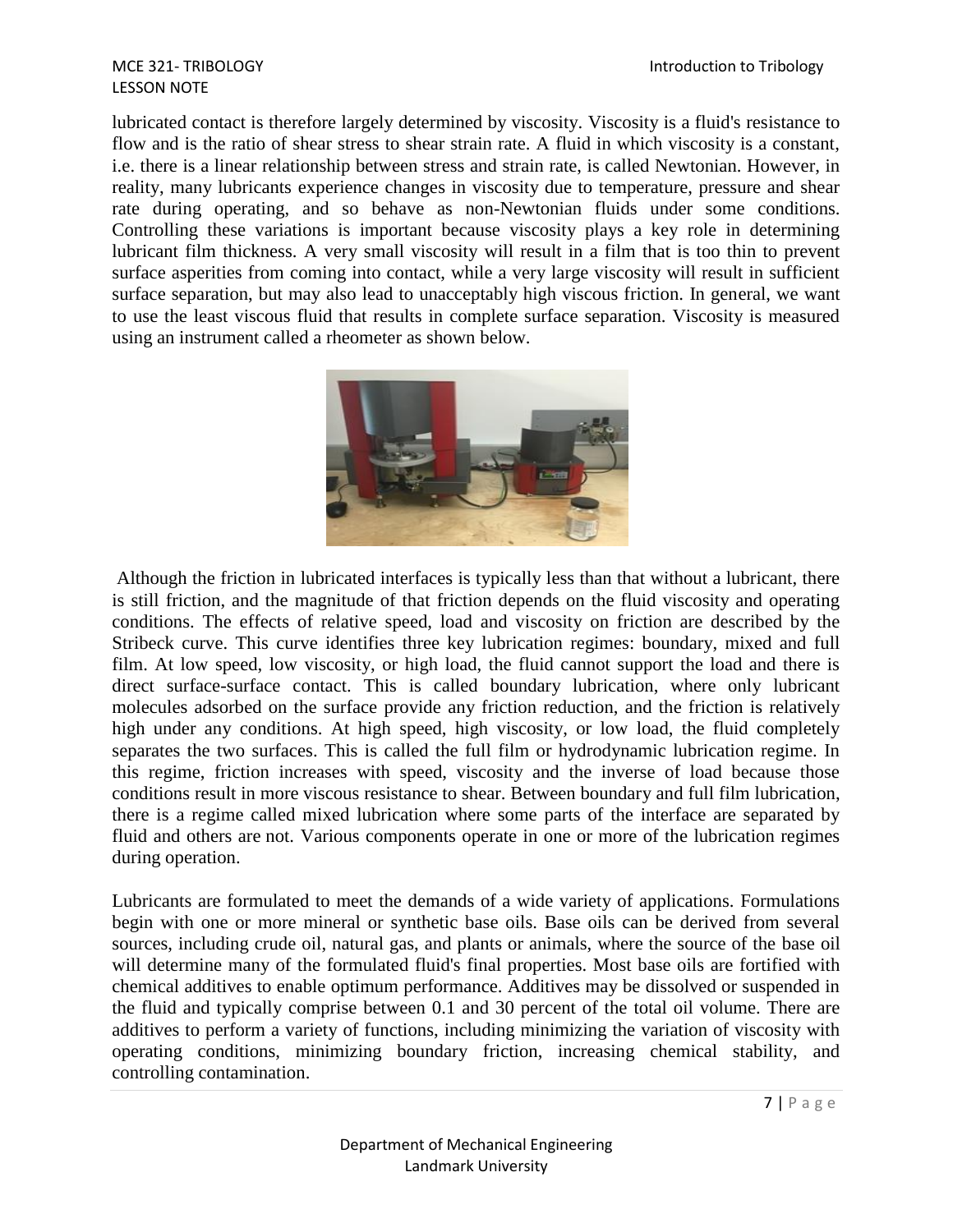

Liquid lubricants are extremely effective and are certainly the most widely used types of lubrication. However, there are some conditions or components where liquids are not an option. In some cases, particularly those where light weight is important and the loads are low, an interface can be lubricated by a gas. For example, in air bearings, a thin film of pressurized air can provide a low-friction, load-bearing interface. Another alternative is using solids as a lubricant. Solid lubricants are typically materials that provide low friction because there is little resistance to shear within the materials themselves. For example, materials such as graphite or molybdenum disulfide are layered and so can accommodate shear between their atomic layers. Other solid lubricants are based on soft materials, such as noble metals, whose inherent resistance to shear stress is low. Although solid lubricants are not viable in some cases, the number and variety of applications that might use them, either instead of or in addition to a liquid, is growing rapidly due to recent advancements in materials tribology.

# **Other Topics in Tribology**

There are several topics that are integrally related to the core areas of friction, wear and lubrication, but that deserve their own description. These are surface roughness, contact mechanics and nanotribology. Each topic will be briefly introduced here.

The behavior of sliding interfaces can be significantly affected by the roughness of the surfaces of the two bodies. Surface roughness is typically measured using profilometry and is often reported as the root-mean-square value of the height of the surface features, or asperities. Other parameters that describe surface roughness are the average of the surface heights and the skewness and kurtosis of the distribution of surface heights. The effect of roughness on friction and wear is dependent on the type of sliding. For example, larger roughness will increase friction and wear in an interface that is dominated by abrasion while it may decrease friction and wear in an adhesive interface. Regardless, roughness is a key property of any sliding interface.